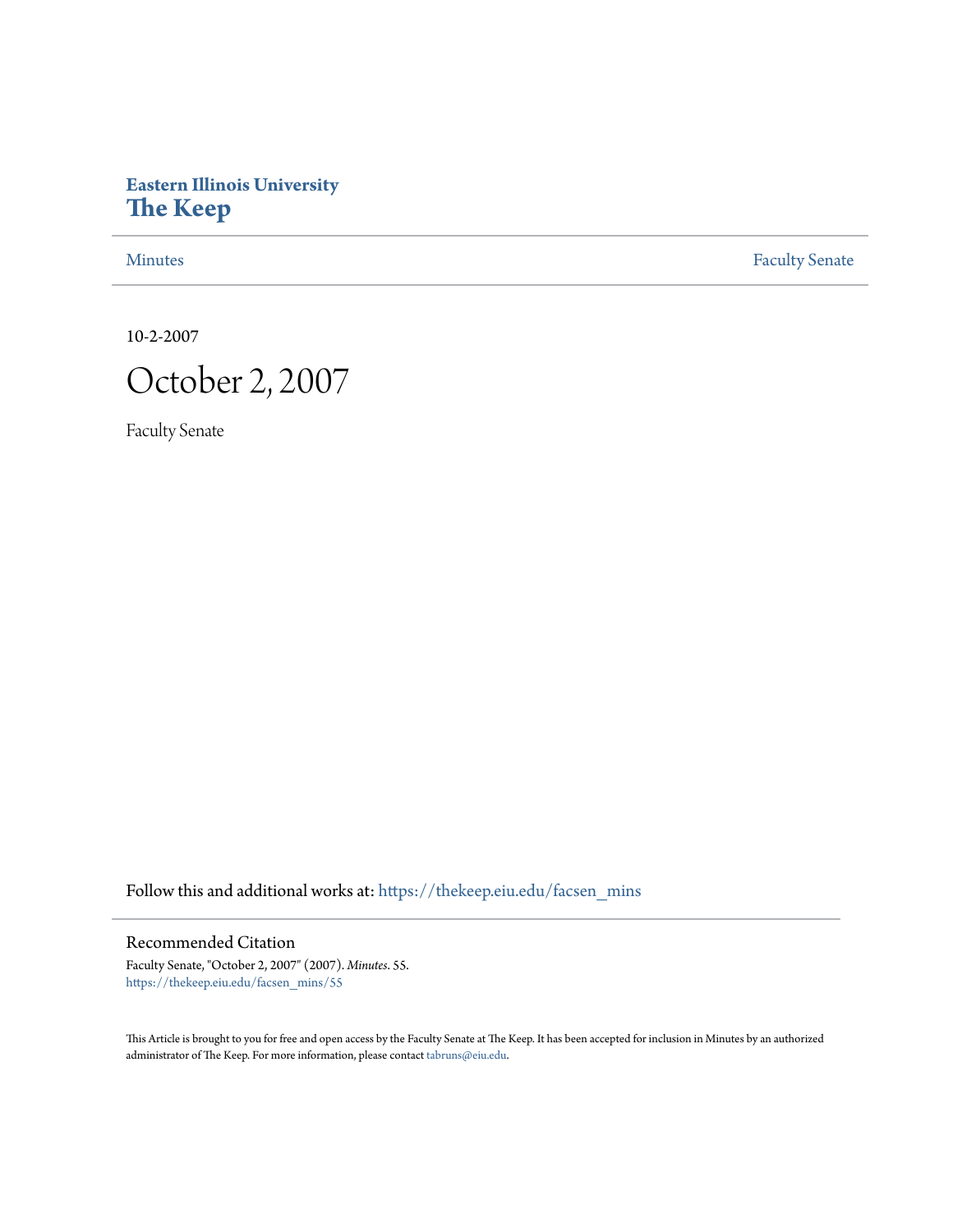## FACULTY SENATE MINUTES FOR October 2, 2007 (Vol. XXXV, No. 27)

The 2007-2008 Faculty Senate minutes and other information are available on the Web at http://www.eiu.edu/~FacSen The Faculty Senate agenda is posted weekly on the Web, at Coleman Hall 2532, and on the third-level bulletin board in Booth Library. Note: Theses minutes are not a complete verbatim transcript of the Senate meeting.

**Call to Faculty:** Apportionment Board Committee is in need of a faculty representative. The Board meets Thursdays at 7 p.m. Interested faculty should contact John Pommier (jhpommier@eiu.edu or 581-6597) as soon as possible. Please use Apportion-ment Board meeting in the subject line.

**I. Call to order by Lynne Curry at 2:00 p.m.** (Booth Library Conference Room, Room 4440) Present: A. Brownson, L. Curry, M. Dao, R. Fischer, B. Joyce, B. Khan, A. Kostelich, R. Marshall, J. Melanson, R. Murray, J. Pommier, J. Russell, J. Snyder, and D. VanGunten. Excused: J. Pence and T. Sinclair Guests: K. Born (Gerontology GA), K. Browning (Photographer, *Daily Eastern News)*, S. Cuadrado (Reporter, *Daily Eastern News*), M. Santana (Daily Eastern News), S. Harvey (Office of the Registrar), K. Thomas (Faculty Development), M. Pearson (Faculty Development), and B. Lord (Provost/VPAA).

### **II. Approval of Minutes of 18 September.**

Approval of the Minutes of 18 September with no corrections – Yes: Brownson, Curry, Dao, Fischer, Joyce, Kostelich, Marshall, Melanson, Murray, Pommier, Snyder, and VanGunten. Excused: Pence and Sinclair.

#### **III. Announcements**

- A. Change in fall schedule: 16 October add Rebecca Throneburg and Karla Sanders re. EWP revisions
- B. The correct URL for Student Affairs listserv is: http://www.eiuevents.r.eiu.edu/login/login

## **IV. Communications**

- A. E-mail from Leah Pietraszewski, 24 September, re: request for two appointments to the Apportionment Board
- B. E-mail from Patricia Sparks, 21 September, re: Textbook Rental Survey
- C. E-mail from Gene Deerman, 25 September, re: nomination to Student Government's External Relations Committee

#### **V. Old Business**

A. Committee Reports

1. Executive Committee: Senator Curry is continuing to work on President Perry's inauguration on 09 November. UPI and Faculty Senate are co-sponsoring an event on the topic of academic freedom on 06 November, but the speaker has not yet been confirmed. Senator Curry explained that she would be asking Provost Lord for money to co-sponsor the speaker. All members were in favor.

2. Nominations Committee: Senator Pommier said that Gene Deerman was the only individual that volunteered to serve on the Student Government External Relations Committee. Approval of Gene Deerman for Governance Relations Committee (Murray/Fischer) – Yes: Brownson, Curry, Dao, Fischer, Joyce, Khan,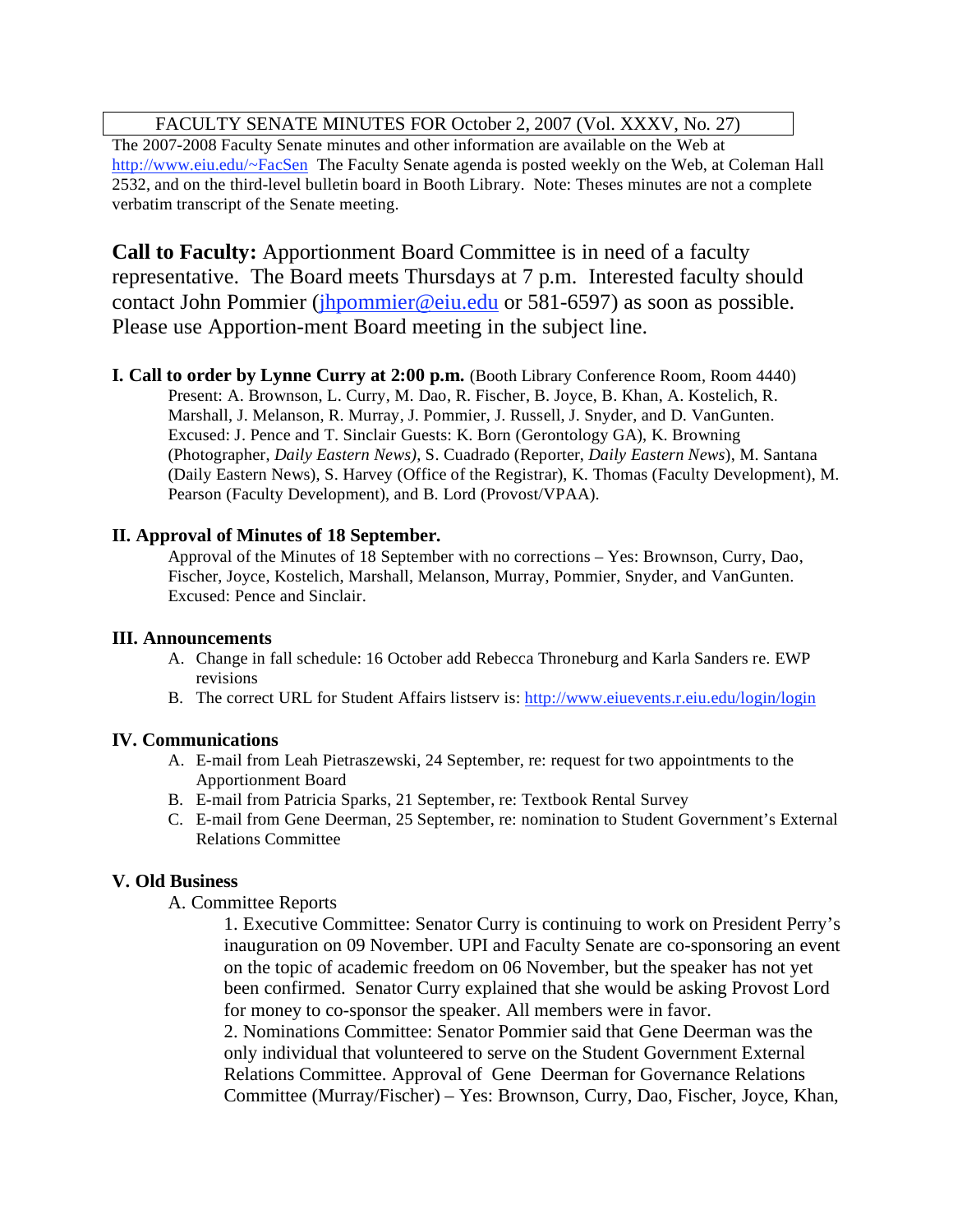Kostelich, Marshall, Melanson, Murray, Pommier, Russell, Snyder, and VanGunten. Excused – Pence and Sinclair. Senators then inquired as to the status of Reed Benedict regarding whether one individual or two were needed in accordance with a recent change in the Student Government by- laws. Student Senator Melanson said he would seek clarification from Kent Ohms. Senator Pommier then explained that Faculty Senate had been asked to submit up to three names for the Athletic Director search from the nine nominations received by Senator Curry. The nine nominations, submitted as of 5 p.m. September 25 as are follows:

- 1. Gary Carnivez
- 2. Mike Miller
- 3. Brady Sallee
- 4. Jason Hall
- 5. Gail Richards
- 6. Hank Davis
- 7. Scott Crawford
- 8. Gloria Leitschuh
- 9. Tom Sinclair

Before voting began, Senator Fischer sought clarification as to whether the three names forwarded must be faculty. Provost Lord responded while any name can be submitted, the expectation is that it will be a faculty member. Voting then took place, with Gary Carnivez, Gloria Leitschuh and Gail Richards receiving the most votes. Motion to approval these nominees (Brownson/Dao) – Yes: Brownson, Curry, Dao, Fischer, Joyce, Khan, Kostelich, Marshall, Melanson, Murray, Pommier, Russell, Snyder, and VanGunten. Excused – Pence and Sinclair. 3. Awards Committee: no report

4. Elections Committee: Approval for Kathleen Shank to serve on CAA for one semester (Curry/Murray) – Yes: Brownson, Curry, Dao, Fischer, Joyce, Khan, Kostelich, Marshall, Melanson, Murray, Pommier, Russell, Snyder, and VanGunten. Excused – Pence and Sinclair.

5. Faculty – Student Relations Committee: Senator Fischer requested that the student representatives provide him with their schedules.

6. Faculty – Staff Relations Committee: no report

- 7. Budget Transparency Committee: no report
- 8. Faculty Forum Committee: no report
- 9. Other Reports

a) Provost's Report: Provost Lord reported that CGS discussed a document regarding how Eastern uses Graduate Assistants in support of teaching, research and service. Provost Lord concluded by stating that the results of the discussion will be brought to the President and then to Faculty Senate.

#### **VI. New Business**

A. Mildred Pearson, Office of Faculty Development. Pearson brought to the senators' attention a new infomercial on the Faculty Development website. http://www.eiu.edu/~facdev/2006initiatives\_Flash.php Pearson described several series of forthcoming events; the schedule may be found at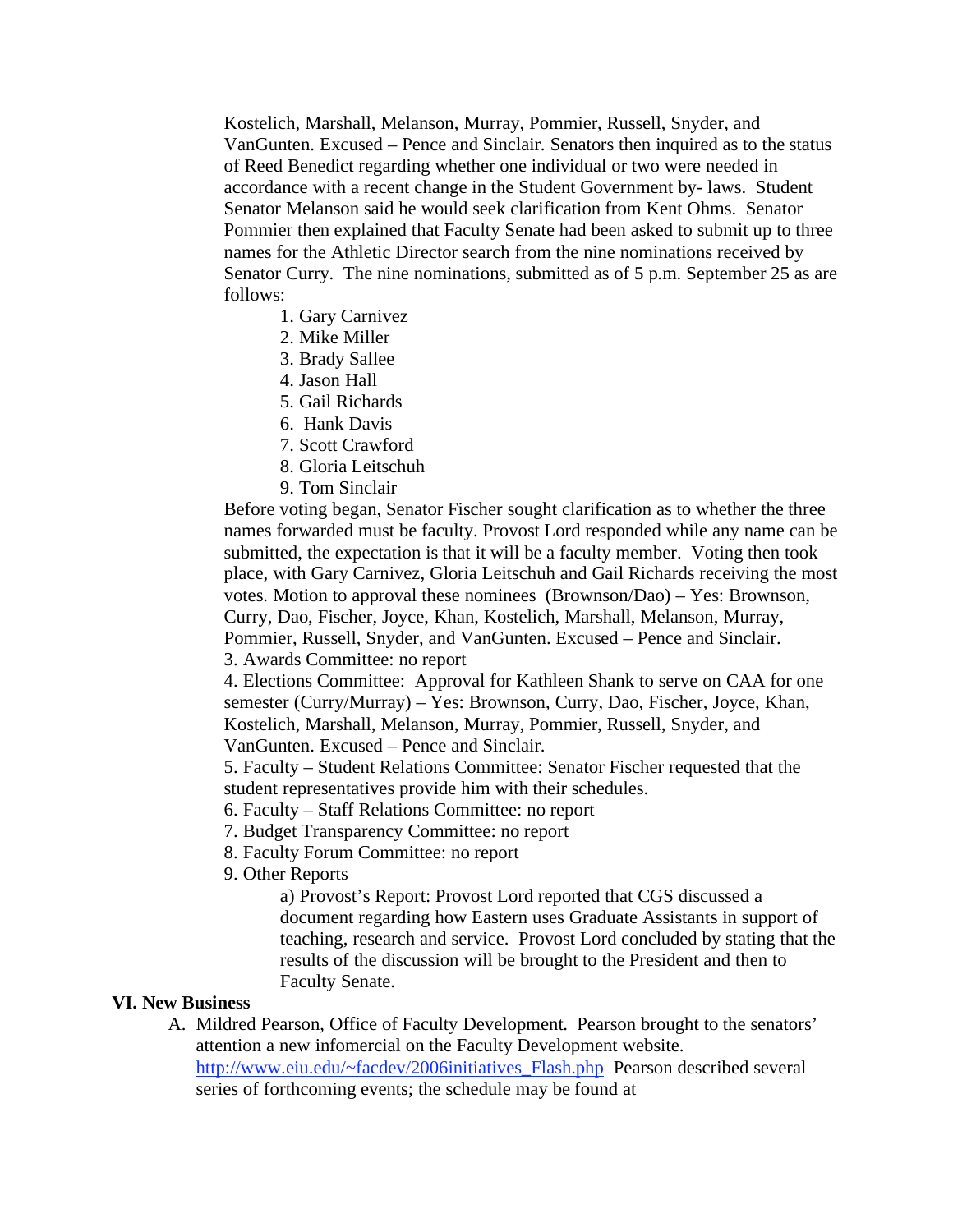http://www.eiu.edu/~facdev/calendar.php). Pearson provided attendance figures for recent events: New faculty orientation, 51 (out of 60 new faculty); New faculty reception, 101; New faculty seminar, 13; Faculty Appreciation Day, 500 (estimate), Wholesome Professor workshop, 29; Research and Sponsored Programs assembled, 8. Pearson discussed at length the 8 November workshop being delivered by Susan Robinson http://www.eiu.edu/~facdev/index.php. Pearson then distributed handouts on the Mary Tyler Huber Carnegie Foundation. Senator Curry asked Pearson to explain the role of the Faculty Development Advisory Committee. Pearson replied that it is to advise on future programs and assess completed ones. Curry followed up by asking about the procedures for approving programs and speakers. Pearson explained that a list of programs is given to the advisory committee which then ranks them in priority order for the following year's calendar. Curry then asked how Faculty Development attendance is assessed. Pearson responded that it depends on the topic. Her office considers both attendance numbers and evaluations completed by participants. She added that she is amazed with what has been done in such a short period of time and that faculty come to events because they truly want the information provided.

B. Sue Harvey, Office of the Registrar. Curry asked Harvey to clarify why recent policy changes that have a significant affect on faculty have gone to CGS and CAA without a broader discussion by the faculty at large. Curry then asked whether these changes are due to the implementation of Banner. Harvey explained that Eastern is still in the process of bringing online several parts of Banner pertaining to student records, but everything should be in place by 17 December. Curry asked Harvey if there were any changes in policies regarding students' grades that were being driven by Banner. Harvey said that there have been some accommodations. Her office had suggested that, in the case of a student repeating a course multiple times due to grades of D or lower, only the highest grade be calculated into the student's GPA because it was the closest to what was already being done. Curry expressed concern that such a policy makes it possible for students to receive a D or lower in a course multiple times without it negatively impacting their GPA, which seems unfair to students who pass a course the first time they take it. CAA chair Christie Roszkowski said that when the issue was discussed at CAA the majority of faculty were in favor because it proved itself to be the best choice for students. Curry stated that a lack of communication had prevented a broader discussion of the issue among the faculty at large. Roszkowski responded that CAA was not aware that there was a broader interest because input had not been provided to them. Senator Fischer then sought clarification from Harvey regarding how the grades would appear on students' transcripts. Harvey answered that all three grades will appear on the transcript but only the highest will be calculated in the GPA. Curry then asked Harvey what she sees in the time ahead as the Banner implementation continues. Harvey said that getting academic history implemented was very important so that grades can be processed. She also explained that her office will provide answers to frequentlyasked questions faculty may have about posting grades using Banner, but it is difficult to know what questions faculty will have until they actually begin using the system. Faculty are asked to contact her  $(gsharvey@eiu.edu$  or 581-3511) as questions arise. Curry then thanked Harvey for coming to speak to Faculty Senate.